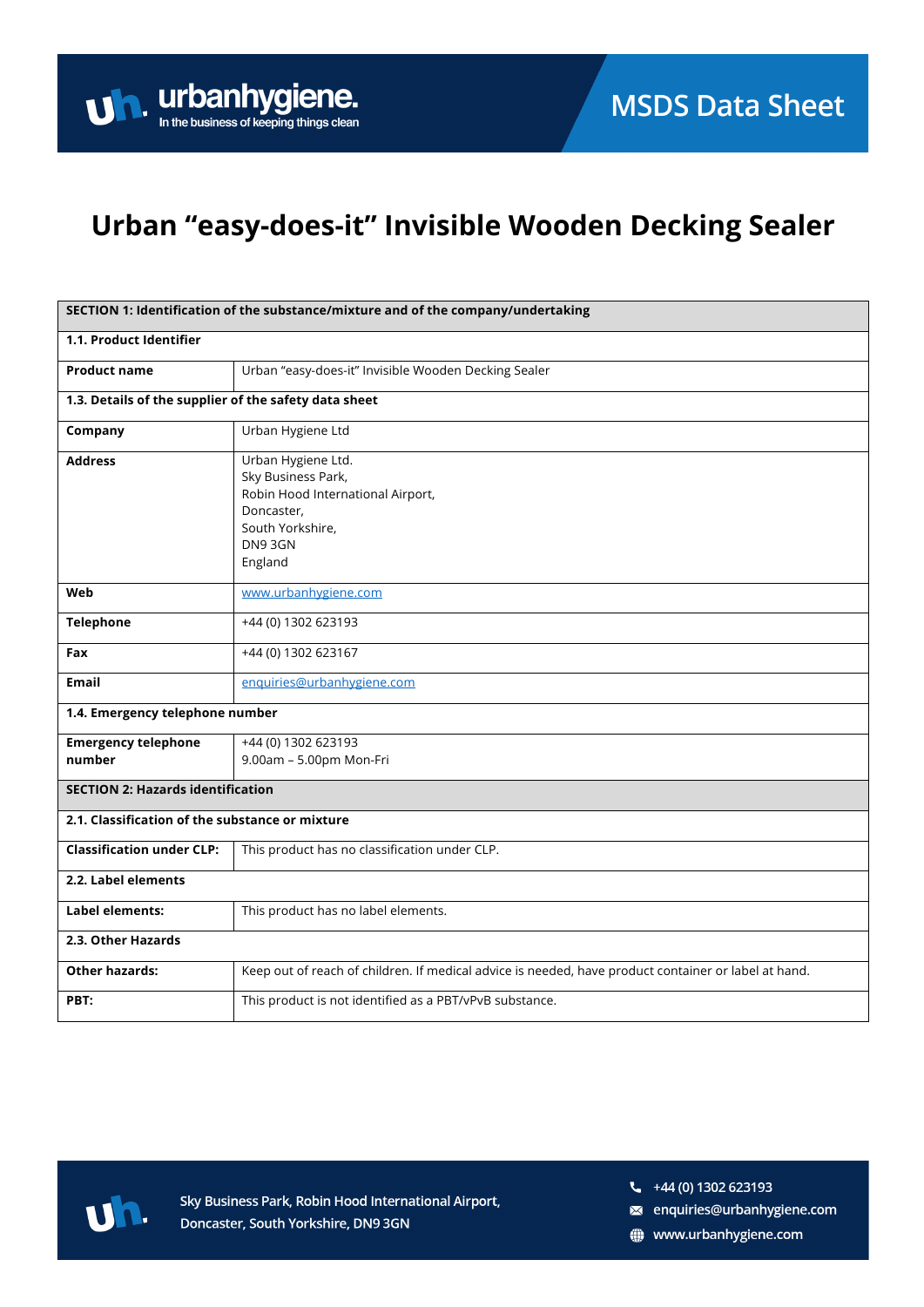| <b>SECTION 3: Composition/information on ingredients</b>         |                                                                                                                                                                                                                                                                     |  |
|------------------------------------------------------------------|---------------------------------------------------------------------------------------------------------------------------------------------------------------------------------------------------------------------------------------------------------------------|--|
| 3.1. Substances                                                  |                                                                                                                                                                                                                                                                     |  |
| <b>Chemical identity:</b>                                        | Urban "easy-does-it" Invisible Wooden Decking Sealer                                                                                                                                                                                                                |  |
| <b>Contains:</b>                                                 | EUH208 - Contains reaction mass of: 5-chloro-2-methyl-4-isothiazolin-3-one [EC no.247-500-7], and 2-<br>methyl-2H -isothiazol-3-one [EC no. 220-239-6] (3:1), reaction mass of: 5- chloro-2-methyl-4-isothiazolin-3-<br>one [EC no. 247-500-7], and 2-methyl-4-isot |  |
| <b>SECTION 4: First aid measures</b>                             |                                                                                                                                                                                                                                                                     |  |
| 4.1. Description of first aid measures                           |                                                                                                                                                                                                                                                                     |  |
| <b>Skin contact:</b>                                             | Wash immediately with plenty of soap and water. Remove all contaminated clothes and footwear<br>immediately unless stuck to skin.                                                                                                                                   |  |
| Eye contact:                                                     | Bathe the eye with running water for 15 minutes.                                                                                                                                                                                                                    |  |
| Ingestion:                                                       | Wash out mouth with water.                                                                                                                                                                                                                                          |  |
| Inhalation:                                                      | Consult a doctor.                                                                                                                                                                                                                                                   |  |
| 4.2. Most important symptoms and effects, both acute and delayed |                                                                                                                                                                                                                                                                     |  |
| <b>Skin contact:</b>                                             | There may be mild irritation at the site of contact.                                                                                                                                                                                                                |  |
| Eye contact:                                                     | There may be irritation and redness.                                                                                                                                                                                                                                |  |
| Ingestion:                                                       | There may be irritation of the throat.                                                                                                                                                                                                                              |  |
| Inhalation:                                                      | No symptoms.                                                                                                                                                                                                                                                        |  |
|                                                                  | 4.3. Indication of any immediate medical attention and special treatment needed                                                                                                                                                                                     |  |
| Immediate / special<br>treatment:                                | Not applicable.                                                                                                                                                                                                                                                     |  |
| <b>SECTION 5: Fire-fighting measures</b>                         |                                                                                                                                                                                                                                                                     |  |
| 5.1. Extinguishing media                                         |                                                                                                                                                                                                                                                                     |  |
| <b>Extinguishing media:</b>                                      | Not applicable.                                                                                                                                                                                                                                                     |  |
| 5.2. Special hazards arising from the substance or mixture       |                                                                                                                                                                                                                                                                     |  |
| <b>Exposure hazards:</b>                                         | Not applicable.                                                                                                                                                                                                                                                     |  |
| 5.3. Advice for fire-fighters                                    |                                                                                                                                                                                                                                                                     |  |
| <b>Advice for fire-fighters:</b>                                 | Wear self-contained breathing apparatus. Wear protective clothing to prevent contact with skin and eyes.                                                                                                                                                            |  |



- a enquiries@urbanhygiene.com
- www.urbanhygiene.com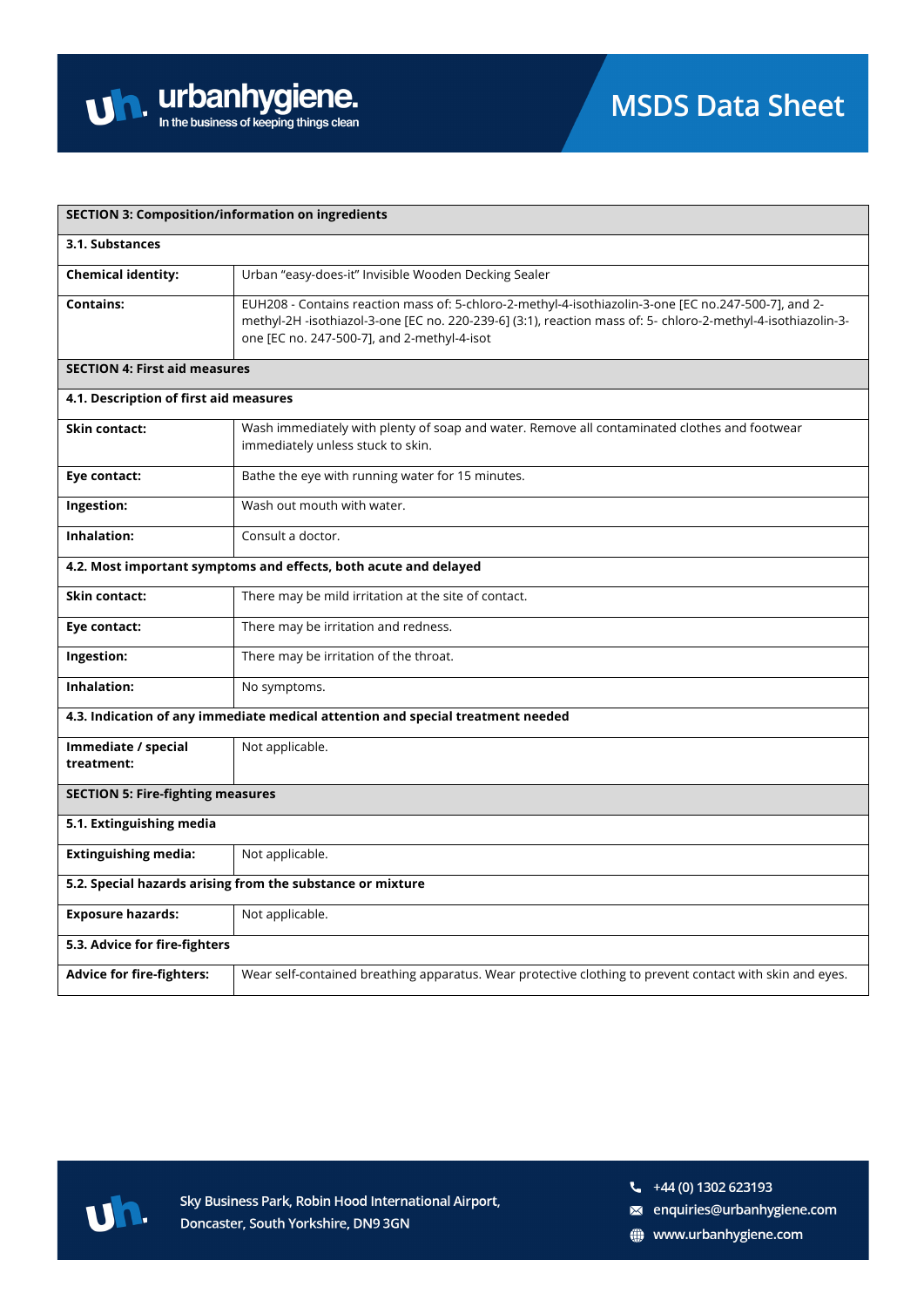

| <b>SECTION 6: Accidental release measures</b>                                                                            |                                                                             |  |  |
|--------------------------------------------------------------------------------------------------------------------------|-----------------------------------------------------------------------------|--|--|
| <b>Hand protection:</b>                                                                                                  | Protective gloves. PVC gloves. Nitrile gloves. Viton gloves. Butyl gloves.  |  |  |
| <b>Eye protection:</b>                                                                                                   | Safety glasses with side-shields.                                           |  |  |
| <b>Skin protection:</b>                                                                                                  | Protective clothing.                                                        |  |  |
|                                                                                                                          | Do not discharge into drains or rivers. Contain the spillage using bunding. |  |  |
| 6.3. Methods and material for containment and cleaning up                                                                |                                                                             |  |  |
| Absorb into dry earth or sand. Transfer to a closable, labelled salvage container for disposal by an appropriate method. |                                                                             |  |  |
| 6.4. Reference to other sections                                                                                         |                                                                             |  |  |
| Refer to section 8 of SDS.                                                                                               |                                                                             |  |  |
| <b>SECTION 7: Handling and storage</b>                                                                                   |                                                                             |  |  |
| 7.1. Precautions for safe handling                                                                                       |                                                                             |  |  |
|                                                                                                                          |                                                                             |  |  |
| 7.2. Conditions for safe storage, including any incompatibilities                                                        |                                                                             |  |  |
| <b>Storage conditions:</b>                                                                                               | Store in a cool, well ventilated area. Keep container tightly closed.       |  |  |
| 7.3. Specific end use(s)                                                                                                 |                                                                             |  |  |
| No data available.                                                                                                       |                                                                             |  |  |
| <b>SECTION 8: Exposure controls/personal protection</b>                                                                  |                                                                             |  |  |
| 8.1. Control parameters                                                                                                  |                                                                             |  |  |
| Workplace exposure<br>limits:                                                                                            | No data available.                                                          |  |  |
| <b>DNEL/PNEC Values</b>                                                                                                  |                                                                             |  |  |
| <b>DNEL / PNEC</b>                                                                                                       | No data available.                                                          |  |  |
|                                                                                                                          |                                                                             |  |  |
| 8.2. Exposure controls                                                                                                   |                                                                             |  |  |
| <b>Respiratory protection:</b>                                                                                           | Respiratory protection not required.                                        |  |  |
| <b>Hand protection:</b>                                                                                                  | Protective gloves.                                                          |  |  |
| <b>Eye protection:</b>                                                                                                   | Safety glasses. Ensure eye bath is to hand.                                 |  |  |
| <b>Skin protection:</b>                                                                                                  | Protective clothing.                                                        |  |  |



- a enquiries@urbanhygiene.com
- www.urbanhygiene.com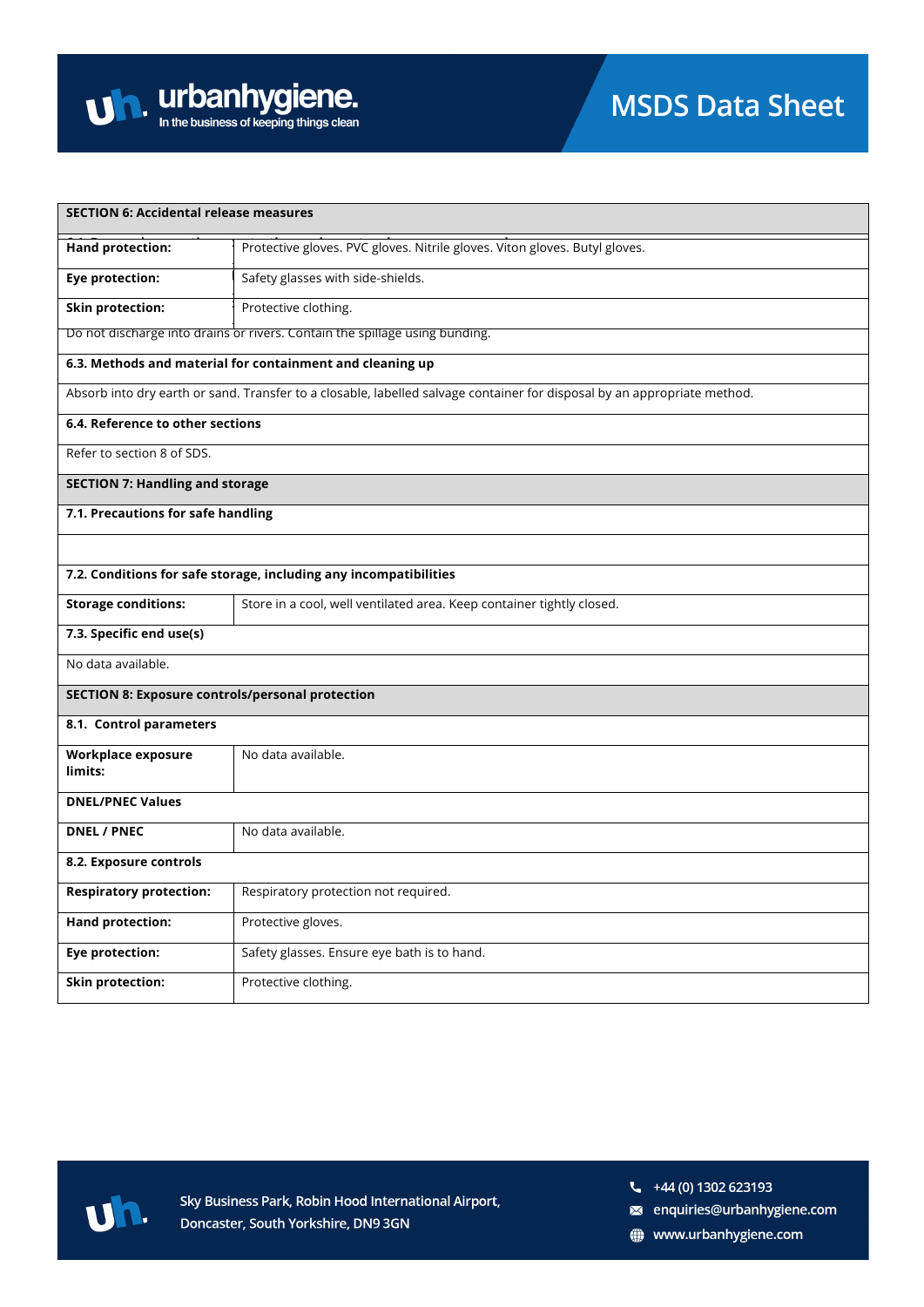

| <b>SECTION 9: Physical and chemical properties</b>                               |                                                           |  |
|----------------------------------------------------------------------------------|-----------------------------------------------------------|--|
| 9.1. Information on basic physical and chemical properties                       |                                                           |  |
| State:                                                                           | Liquid                                                    |  |
| Colour                                                                           | Beige                                                     |  |
| Odour                                                                            | Characteristic odour                                      |  |
| <b>Oxidising:</b>                                                                | No data available                                         |  |
| <b>Solubility in water:</b>                                                      | Soluble                                                   |  |
| <b>Boiling point/range°C:</b>                                                    | No data available                                         |  |
| <b>Flammability limits %:</b><br>lower:                                          | No data available                                         |  |
| Flash point°C:                                                                   | No data available                                         |  |
| Autoflammability°C:                                                              | No data available                                         |  |
| <b>Relative density:</b>                                                         | 1.05                                                      |  |
| 9.2. Other information                                                           |                                                           |  |
| <b>Other information:</b>                                                        | No data available                                         |  |
| <b>SECTION 10: Stability and reactivity</b>                                      |                                                           |  |
| 10.1. Reactivity                                                                 |                                                           |  |
|                                                                                  | Stable under recommended transport or storage conditions. |  |
| 10.2. Chemical stability                                                         |                                                           |  |
| Stable under normal conditions.                                                  |                                                           |  |
| 10.3. Possibility of hazardous reactions                                         |                                                           |  |
| Hazardous reactions will not occur under normal transport or storage conditions. |                                                           |  |
| 10.4. Conditions to avoid                                                        |                                                           |  |
| Heat                                                                             |                                                           |  |
| 10.5. Incompatible materials                                                     |                                                           |  |
| Strong oxidising agents. Strong acids.                                           |                                                           |  |
| 10.6. Hazardous decomposition products                                           |                                                           |  |
| In combustion emits toxic fumes.                                                 |                                                           |  |



- a enquiries@urbanhygiene.com
- www.urbanhygiene.com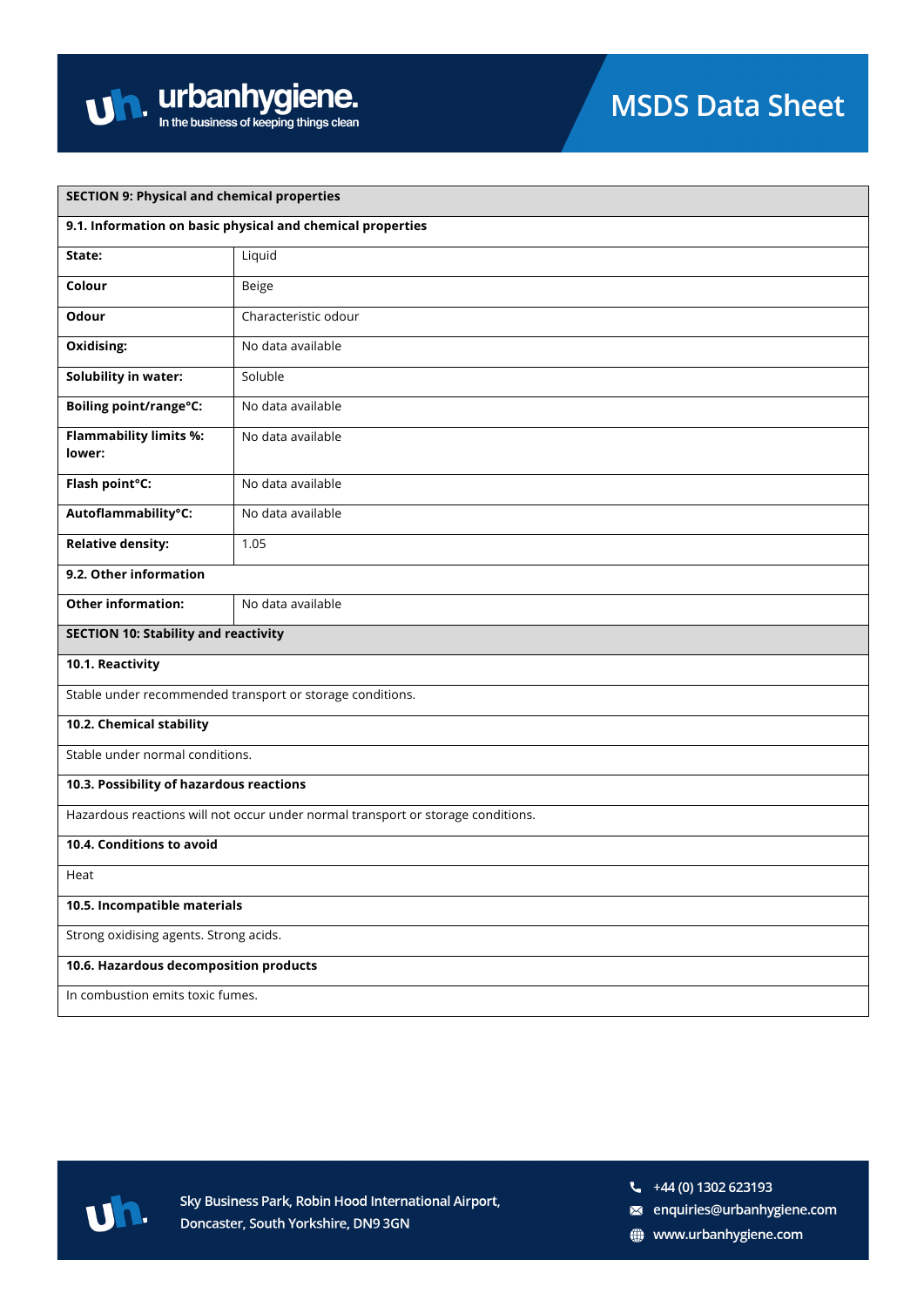| <b>SECTION 11: Toxicological information</b>            |                                                      |  |
|---------------------------------------------------------|------------------------------------------------------|--|
| 11.1. Information on toxicological effects              |                                                      |  |
| <b>Toxicity values:</b>                                 | No data available.                                   |  |
| Skin contact:                                           | There may be mild irritation at the site of contact. |  |
| Eye contact:                                            | There may be irritation and redness.                 |  |
| Ingestion:                                              | There may be irritation of the throat.               |  |
| Inhalation:                                             | No symptoms.                                         |  |
| <b>SECTION 12: Ecological information</b>               |                                                      |  |
| 12.1. Toxicity                                          |                                                      |  |
| Ecotoxicity values: No data available.                  |                                                      |  |
| 12.2. Persistence and degradability                     |                                                      |  |
| Persistence and degradability: Biodegradable.           |                                                      |  |
| 12.3. Bioaccumulative potential                         |                                                      |  |
| No bioaccumulation potential.                           |                                                      |  |
| 12.4. Mobility in soil                                  |                                                      |  |
| Readily absorbed into soil.                             |                                                      |  |
| 12.5. Results of PBT and vPvB assessment                |                                                      |  |
| This product is not identified as a PBT/vPvB substance. |                                                      |  |
| 12.6. Other adverse effects                             |                                                      |  |
| Negligible ecotoxicity.                                 |                                                      |  |



- a enquiries@urbanhygiene.com
- www.urbanhygiene.com